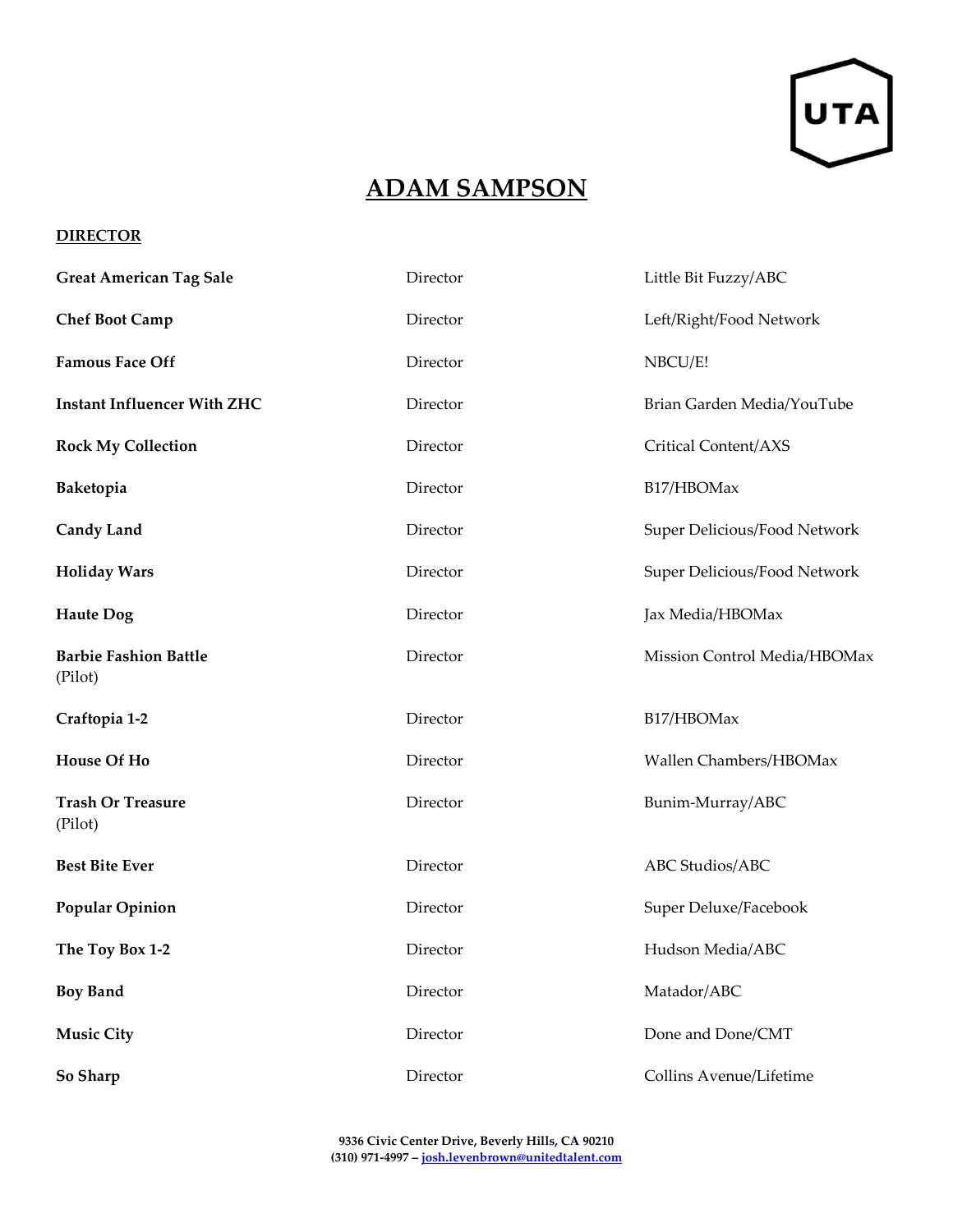

| <b>The Partner</b>                       | Director | Machete Productions/CNBC      |  |
|------------------------------------------|----------|-------------------------------|--|
| My Diet Is Better Than Yours             | Director | Kinetic Content/ABC           |  |
| Rich Kids Of Beverly Hills 1-3           | Director | ITV/E!                        |  |
| Food: Fact Or Fiction?                   | Director | Revelations/Cooking Channel   |  |
| <b>Scream Queens 2</b>                   | Director | Joke Productions/VH1          |  |
| Caged                                    | Director | Joke Productions/MTV          |  |
| Love At First Fright                     | Director | Joke Productions/Oxygen       |  |
| Don't Trust Andrew Mayne                 | Director | Joke Productions/A&E          |  |
| <b>DIRECTOR OF PHOTOGRAPHY</b>           |          |                               |  |
| <b>Book Of Beasts</b>                    | DP       | Mission Control Media/Netflix |  |
| MasterChef 1-6                           | DP       | Shine/FOX                     |  |
| The Vineyard                             | DP       | 25/7/ABC Family               |  |
| Spirit Of Colorado<br>(6 Emmy Awards)    | DP       | <b>KRMA/PBS</b>               |  |
| Dying To Do Letterman                    | DP       | Joke Productions/Documentary  |  |
| The Tracey Ullman Show                   | DP       | Gracie Films/Showtime         |  |
| <b>MasterChef Junior 1-2</b>             | DP       | Shine/FOX                     |  |
| <b>Inside The FBI</b>                    | DP       | Discovery                     |  |
| <b>Love Story</b>                        | DP       | Apple/Documentary             |  |
| <b>Rhett &amp; Link Commercial Kings</b> | DP       | Joke Productions/IFC          |  |
| <b>Biggest Loser 13</b>                  | DP       | 3 Ball Productions/NBC        |  |
| <b>Beauty And The Geek</b>               | DP       | 3 Ball Productions/CW         |  |
| Marcel's Quantum Kitchen                 | DP       | Mission Control Media/SYFY    |  |